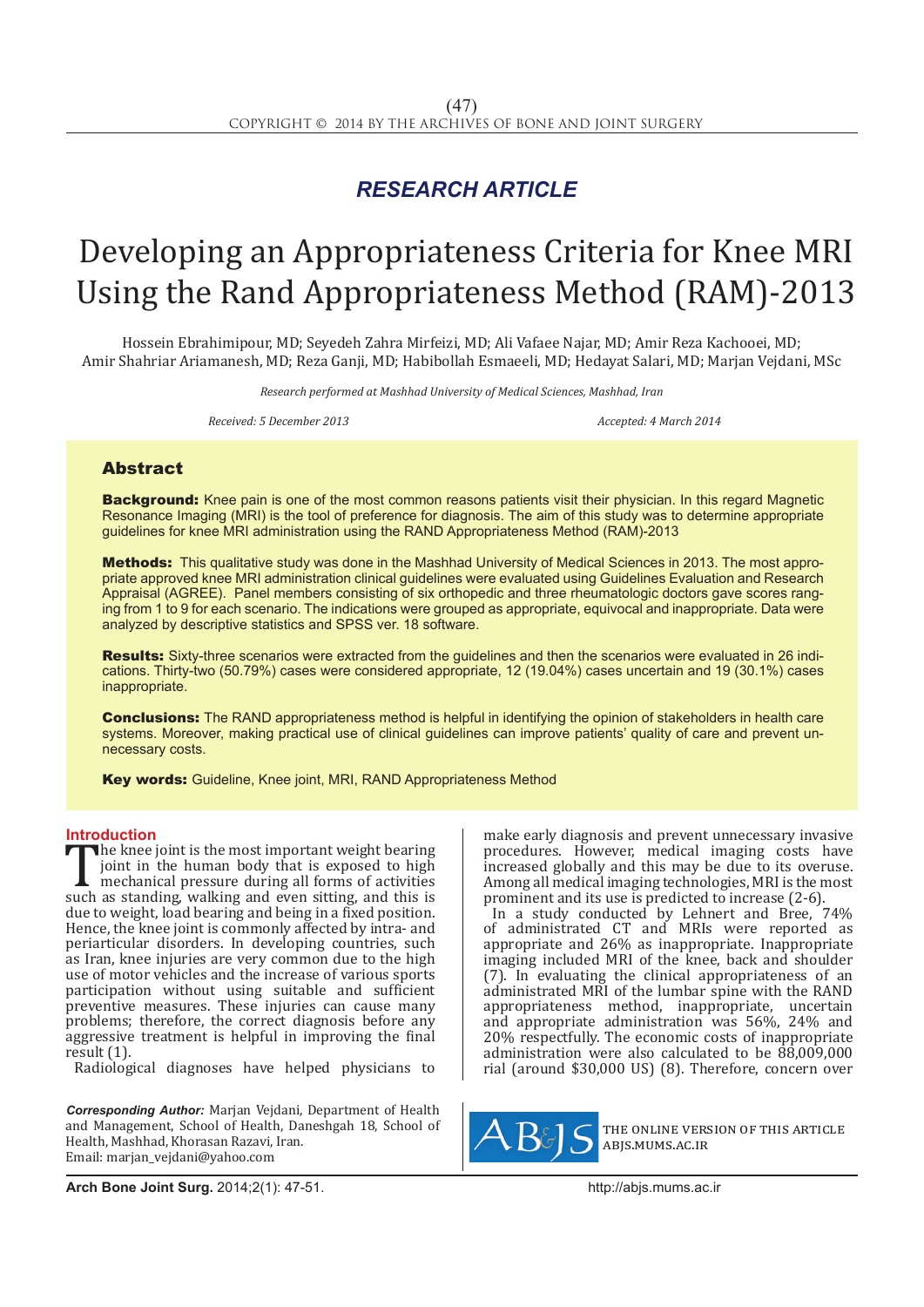VOLUME 2. NUMBER 1. MARCH 2014



**Figure 1. The RAND/UCLA Appropriateness Method.**

MRI prescription appropriateness has increased. Unnecessary MRI administration has a substantial financial burden for insurance companies and patients; thus, the need for an analytical tool to improve physicians' prescription ability is needed (7).

The RAND Appropriateness Method (RAM) helps developing appropriate guidelines based on available evidence and expert opinions. This method was designed by the RAND Institute and the University of California at Los Angles and it has been used in many North American and European studies. RAM includes criteria or clinical scenarios (9). The steps of the RAM process is shown in Figure 1.

Evidence based performance has been proposed globally for some time, among which the Clinical Guidelines (CGs) is considered the best tool to apply evidences in clinical decisions. CGs transfers the available evidence into practical suggestions to help service providers (physicians) in clinical decision making (10). Clinical guidelines are systematically collected from the latest and most reliable scientific evidences that show classified ways of dealing with a patient with regard to priorities, effectiveness and cost-effectiveness.

In developing countries, there is an ongoing discussion about the fact that valid local evidences are limited and if the evidences from developed countries are going to be used, is there any need for duplication? In response to this question, the topic of guideline adoption has been introduced. Guideline adoption is a systematic view to available guidelines to find the most relevant one for our patients and then to combine it with cultural and regional requirements and available facilities of the local healthcare systems (11). RAM is used in many studies, especially to develop appropriate guidelines in surgical care as a research method (9, 12, 13). Since knee pain is one of the most common complains causing patients to visit the doctor and considering the fact that there has not been any study in Iran to evaluate knee MRI indicamining appropriate guidelines for knee MRI administration using RAM (14).

#### **Materials and Methods**

This qualitative study was performed to determine the

THE ARCHIVES OF BONE AND JOINT SURGERY. ABJS.MUMS.AC.IR DEVELOPING AN APPROPRIATENESS CRITERIA FOR KNEE MRI

appropriateness of knee MRI administration on RAM. The RAM steps are as follows:

- 1. Select reliable and suitable guides:
- The available clinical guidelines related to knee MRI were found in the most related data bases and web sites. The search key words included: indication for knee MRI, MRI indication for knee, knee MRI guidelines, and guideline for prescribing knee MRI. The list of evaluated data bases from 2000 to 2013 is as follow: NICE, SBU, SIGN, PHAC\_ASPC, HTA, AIHW, WHO, EMRO.WHO, G\_N, NZGG, AHRQ, GUIDELINE, NCCN, FDA, FMH, IQWIG, ASCO, NIH, CDC, THEC-OCHRANELIBRARY, HAS-SANTE, and SANT. We found nine guidelines that were assessed by two experts (a rheumatologist and an orthopedic physician) and from these, five of them were selected (9). Our panel of experts consisted of nine, and they evaluated these five guidelines using a translated and validated version of the Appraisal of Guidelines for Research & Evaluation (AGREE) while taking into consideration Iran's healthcare system (15). Each item in AGREE give scores as follows: strongly disagree, disagree, agree, and strongly agree, from 1 to 4 respectfully. Two guidelines were selected as the most appropriate scientific resource, for knee MRI indication based on the sum of these scores.
- 2. Selecting the panel of experts: According to the RAND method, panel members should consist of at least nine experts, so six orthopedic physicians and three rheumatologists were selected because these experts are more involved in prescribing knee MRIs and their area of expertise is more relevant to guideline assessment (9).
- Extraction indicators and scenarios:
- Two selected guidelines for knee MRI indication were: the 2010 American College of Radiology (ACR) and the 2008 NHS Clinical Effectiveness Forum (16, 17). Finally clinical scenarios were defined based on accredited clinical guidelines and expert opinions.
- 4. Expert panel

The extracted scenarios from the two selected guidelines along with the scoring tool, designed by a researcher, were submitted to the experts for scoring. The researcher visited panel members separately in their work office, explained the scoring method and asked them to score scenarios based on their experience and knowledge. Each scenario had received a score from 1 to 9  $(1 \text{ means that } MRI)$ administration is quite inappropriate, 5 means uncertain and 9 means appropriate).

Step of analyzing panel scores

Based on appropriateness scores the scenarios were divided into three groups:

Appropriate: scenarios with a mean score of 7-9 with the panel members having a majority consensus.

Uncertain: scenarios with a mean score of 4-6 that did not reach consensus agreement.

Inappropriate: scenarios with a mean score of 1-3 with total panel agreement (9).

The study was approved by Research Committee of the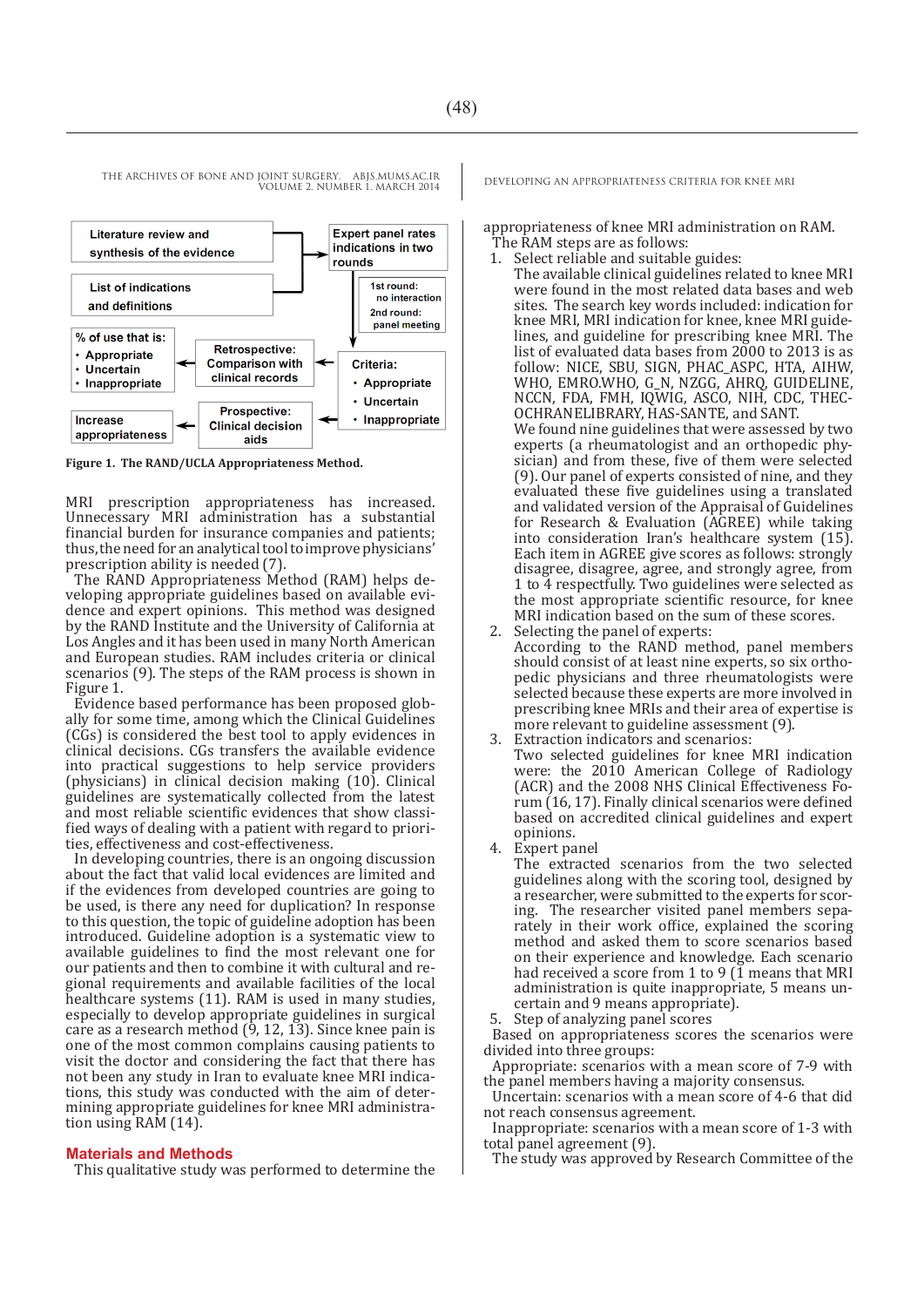THE ARCHIVES OF BONE AND JOINT SURGERY. ABJS.MUMS.AC.IR VOLUME 2. NUMBER 1. MARCH 2014

| Table 1. Appropriateness of MRI administration scenarios |           |         |  |
|----------------------------------------------------------|-----------|---------|--|
| Appropriateness                                          | Frequency | Percent |  |
| Appropriate                                              | 32        | 50.7    |  |
| Uncertain                                                | 12        | 19.04   |  |
| Inappropriate                                            | 19        | 30.1    |  |

Mashhad University of Medical Sciences and the collect- ed data were analyzed using descriptive statistics and SPSS ver.18 (SPSS Inc., Chicago, IL).

#### **Results**

According to RAM, in order to score the evidence, at first we conducted a meticulous literature review to find<br>the latest available scientific evidence. The most important and related medical electronic data banks and ac-<br>credited and governmental web sites were searched and nine clinical guidelines related to knee MRI were found. In the next step, based on the opinion of the expert panel head and one of the members, five clinical guidelines were chosen. Then all the panel members evaluated these five clinical guidelines based on the validated translated version of the AGREE clinical guideline evaluation tool. Based on AGREE two guidelines belonging to the American College of Radiology (ACR) and NHS Clinical Effectiveness Forum were selected (16, 17).

MRI indications of two clinical guidelines along with panel opinions for MRI administration were combined. Out of the selected guidelines 63 scenarios for knee MRI were extracted. Scenarios were evaluated in 26 indications. The scenarios' appropriateness is presented in Table 1 and several samples of the scenarios are shown in Table 2.

#### **Discussion**

The aim of this study was to identify suitable guidelines

DEVELOPING AN APPROPRIATENESS CRITERIA FOR KNEE MRI

for knee MRI administration using the RAND Appropriateness Method (RAM).

The present study is the first study to be done in Iran that used the RAND appropriateness method to design customized guidelines to prescribe knee MRI. Most of the studies that used RAM focused on medical or surgical methods by considering all or part of the following items: frequently used method, one that has high mortality and morbidity, one that used considerable resources, one that has a practice rate widely dissimilar in different geographical areas, and a controversial method regarding its use (9). Many European and US studies had used RAM in clinical cares and reported valid results. Heikes (1994), Stowart *et al* (2010), and Salari *et al*'s (2013) studies evaluated RAM and concluded that it is a reliable and valid method for assessing the appropriateness of care (18).

Knee pain is one of the most common complains that cause patients referral to physicians, and on average is seen in 20% of the population (14, 19). The healthcare system's limited resources and high cost of MRI demand that physicians pay more attention in administrating MRIs. Therefore designing and performing a clinical guideline in this regard is necessary.

In addition, physicians need daily reliable information about disease prevention, diagnosis and treatment. The large amount of medical information, their differences in validity, inability of the physician to properly evaluate the information and being able to separate accredited from non-accredited information, differences in physicians' decisions about one particular disease, out of date information, inaccessibility to up to date information and the irregularities of scientific texts make the use of current information necessary (20, 21). There-<br>fore, the goal of clinical guidelines is to inform health providers about the latest medical findings and then to change their behavior. However, this process is complex and so has to be performed systematically (10).

| Table 2. Samples of MRI indications and scenarios of MRI administrations based on expert panel |                                         |                 |  |
|------------------------------------------------------------------------------------------------|-----------------------------------------|-----------------|--|
| Indications / Scenarios                                                                        |                                         | Appropriateness |  |
| Indications (1)                                                                                | Meniscal disorders                      | --------        |  |
| Scenario (1-1)                                                                                 | No displaced                            | Appropriate     |  |
| Scenario (1-2)                                                                                 | Displaced tears                         | Appropriate     |  |
| Scenario (1-3)                                                                                 | Discoid menisci                         | Appropriate     |  |
| Scenario (1-4)                                                                                 | Meniscal cysts                          | Appropriate     |  |
| Scenario (1-5)                                                                                 | Complications of meniscal surgery       | Appropriate     |  |
| Indications (2)                                                                                | Muscle and tendon disorders             | --------        |  |
| Scenario (2-1)                                                                                 | Partial and complete tears              | Appropriate     |  |
| Scenario (2-2)                                                                                 | Tendonopathy                            | Appropriate     |  |
| Scenario (2-3)                                                                                 | Ischemia                                | Inappropriate   |  |
| Scenario (2-4)                                                                                 | Patellar tendon sleeve avulsions        | Appropriate     |  |
| Scenario (2-5)                                                                                 | Tears Retinacula                        | Appropriate     |  |
| Scenario (2-6)                                                                                 | Non-specific inflammation of the tendon | Uncertain       |  |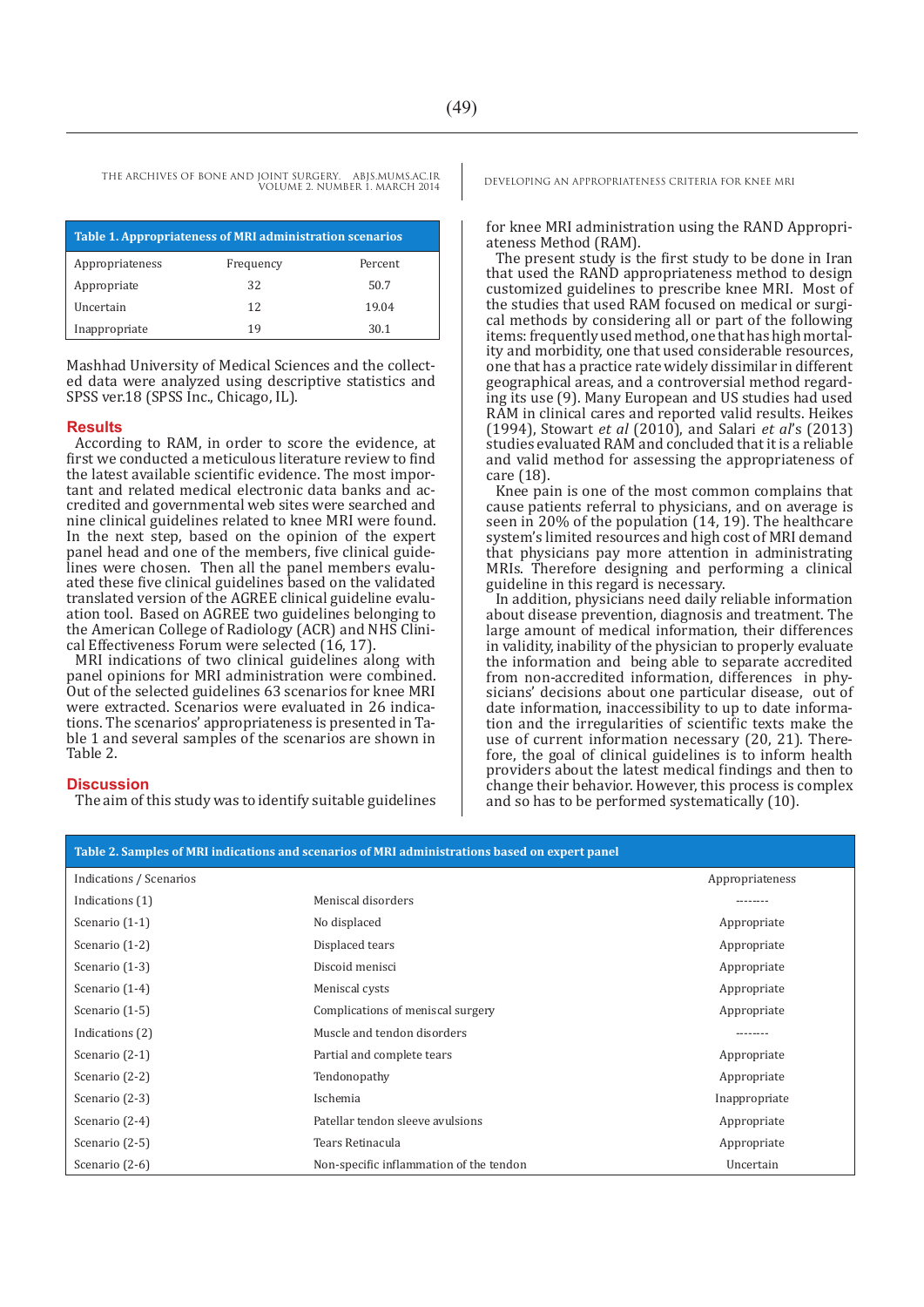THE ARCHIVES OF BONE AND JOINT SURGERY. ABJS.MUMS.AC.IR<br>VOUWELD MARCH 2014 VOLUME 2. NUMBER 1. MARCH 2014

Evidence based medicine is the correct, proper and wise use of the best common evidences in clinical decision making for individual patient. Its best advantage is the use of the most common evidence in clinical practice, healthcare service and management decision making (21). Early researches about the rate of using accredited scientific evidences in clinical and therapeutic decision making and the compliance of provided clinical care with accredited scientific evidence showed disappointing results. It was determined that a deep gap exists between the results of scientific researches and taken practical clinical decisions, to the extent that only 10- 20% of physician interventions were in compliance with scientific evidence (22).

Nejat *et al*'s study, evaluating the information resources used by general practitioners in Tehran for acquiring knowledge, showed that less than 32% of participants were familiar with clinical guidelines. Despite the positive attitude of physicians toward clinical guidelines and considering them as useful and trustable, they believed that many barriers exist for using them. Moreover, the low familiarity of physicians with clinical guidelines and their low use show the problems in providing customize evidences and developing customized clinical guidelines (23).

Since defined scenarios in this study are a combination of international scientific literature and the experience ited and adapted and can help physicians in proper deci-<br>sion making.

#### *Study limitation*

Since this was a qualitative research and considering the fact that by changing panel members we could have different results, the study results should be generalized with caution.

#### **Conclusion**

The RAND appropriateness method is very useful in identifying the opinion of stakeholders in systems with limited resources. Moreover, developing, customizing and performing clinical guidelines are a challenge in the Iranian healthcare system. Hence, making clinical guidelines practical can lead to the improvement of quality of care in the healthcare system. The result of this study can be used for developing national guidelines and aid health policy makers to consider adopted national clinical evidence in decision making.

#### **Acknowledgements**

This article is the result of a Master thesis in Health Care Management, School of Health, Mashhad University of Medical Sciences, (grant number: 911105), approved by the university research chancellor. The researcher appreciates the cooperation of Dr. Arash Rashidian, Dr. Ali Moradi, Dr. Maryam Sahebari, and Dr.Vahid Azhdari.

#### Hossein Ebrahimipour MD

Health Sciences Research Center, Department of Health and Management, School of Health, Mashhad University of Medical Sciences, Mashhad, Iran

Seyedeh Zahra Mirfeizi MD Rheumatic Diseases Research Center, School of Medicine, Mashhad University of Medical Sciences, Mashhad, Iran

#### Ali Vafaee Najar MD

Health Sciences Research Center, Department of Health and Management, School of Health, Mashhad University of Medical Sciences, Mashhad, Iran

Amir Reza Kachooei MD Orthopedic Research Center, Mashhad University Of Medical Sciences, Mashhad, Iran

Amir Shahriar Ariamanesh MD Mashhad University of Medical Sciences, Mashhad, Iran

#### Reza Ganji MD

Department of Orthopedic Surgery, North Khorasan University of Medical Sciences, Bojnurd, Iran

#### Habibollah Esmaeeli MD

Health Sciences Research Center, Department of Biostatistics, School of Health, Mashhad University of Medical Sciences, Mashhad, Iran

#### Hedayat Salari MD

Department of Health Management and Economics, School of Public Health, Tehran University of Medical Sciences, Tehran, Iran

Marjan Vejdani MSc Student Research Committee, School of Health, Mashhad University of Medical Sciences, Mashhad, Iran

#### **References**

- 1. Habashizadeh T, Heravi MT, Makhmalbaf H, Esmaeeli H. Evaluation of MRI results in clinical suspected ACL tears and its comparison with arthroscopic findings in 100 patients approaching the Ghaem Hospital from 2005 up to 2006. Mashhad: Mashhad University of Medical Sciences; 2007.
- 2. Greenberg D, Peterburg Y, Vekstein D, Pliskin JS. Decisions to adopt new technologies at the hospital level:

insights from Israeli medical centers. Int J Technol Assess Health Care. 2005;21(2):219-27.

- 3. Fuchs VR, Sox HC Jr. Physicians' views of the relative importance of thirty medical innovations. Health Aff (Millwood). 2001;20(5):30-42.
- 4. Passariello R. Cost containment and diffusion of MRI: oil and water?. The situation in Europe. Eur Radiol. 1997;7:259-62.